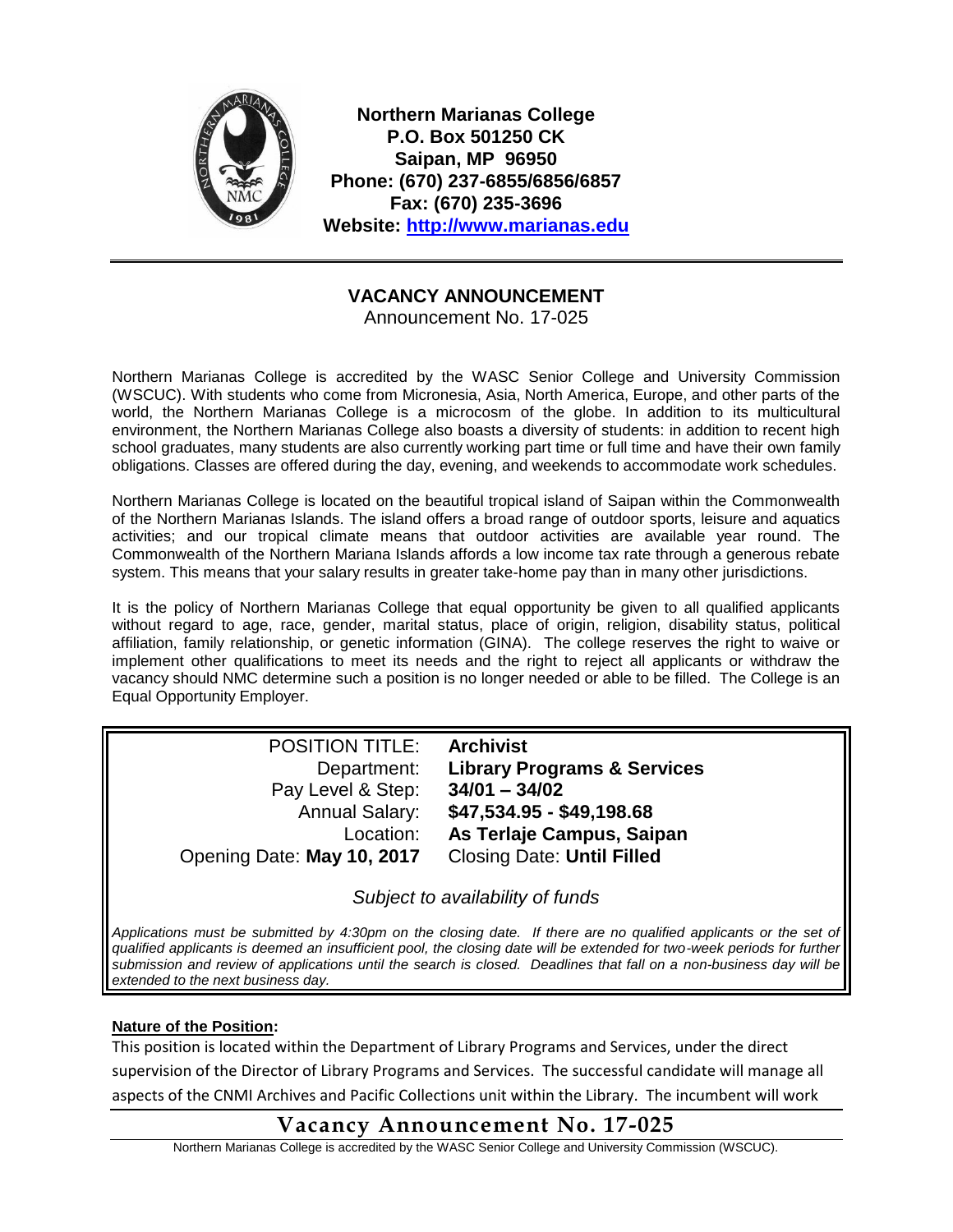closely and communicate effectively with the heads of CNMI government agencies, municipalities, and instrumentalities. Also required is an in-depth understanding of and experience with library and archival information systems such as ArchivesSpace, Archivists Toolkit, or related collections management software; experience with spreadsheet and database software such as Excel, Access, MySQL; broad historical research and analytical skills; effective writing skills with attention to detail; and the ability to lift up to 40 lbs. The Incumbent is expected to follow accepted archival principles and standards for manuscript and archival handling and descriptive practices.

### **Duties and Responsibilities:**

- Participates in program review and outcomes assessment (PROA) activities.
- Provides high-quality student and internal and external customer service.
- Excellent oral and written communication skills and interpersonal skills.
- Manages the CNMI Archives in accordance with the ethical and professional standards established by the International Council of Archives Society of American Archivists, and Council of State Archivists.
- Coordinate record retention and transfer procedures and schedules with CNMI boards, commissions or agencies to fulfill the responsibilities of the College, as required by Public Law 8- 18.
- Authenticates, appraises, and preserves official records of the CNMI of permanent historical, legal, or political significance.
- Locates and coordinates the acquisition of other materials relating to the CNMI or region that has research or historical value.
- Prepares archival records, such as document descriptions, to allow easy access to information.
- Creates and maintains accessible, retrievable computer archives and databases, incorporating current advances in electronic information storage technology.
- Directs activities of workers who assist in arranging, cataloging, exhibiting and maintaining collections of valuable materials.
- Establishes and administers policy guidelines concerning public access and use of CNMI archived materials and the Pacific Collection.
- Provides reference services and assistance for users needing archival materials.
- Develops and implements training on records management and preservation of records for government agencies, municipalities and instrumentalities within the CNMI.
- Preserves records, documents, and objects, copying records to film, videotape, audiotape, disk, or computer formats as necessary.
- Coordinates educational and public outreach programs, such as tours, workshops, lectures, and classes.
- Participates in PIALA, CoSA, and PARBICA activities, conferences, and trainings as appropriate.
- Proposes a schedule of fees for the operation of the CNMI Archives and Pacific Collection.
- Collaborates with NMC faculty, staff, students, other special collection units, library staff, and the general community.
- In collaboration with the Library Director and the Director of the Office of Institutional Advancement, the Archivist markets the collections and services of special collections to prospective donors of collections and other gifts and endowments.
- In collaboration with the Library Director, the Academic Librarian, and other campus and community partners, the Archivist writes and submits grant proposals to agencies and foundations offering opportunities to enhance and further develop the CNMI Archives.
- The Archivist manages and supervises the acquisition, processing, and digitization of collections in close collaboration with library staff, the Department of Information Technology, and others.
- Demonstrate effective phone etiquette and customer service skills.
- Performs other duties as assigned.

### **Minimum Qualifications:**

 Bachelor's Degree in history, liberal arts, humanities, or other related field plus six (6) years experience in an academic, school and/or public library.

## **Vacancy Announcement No. 17-025**